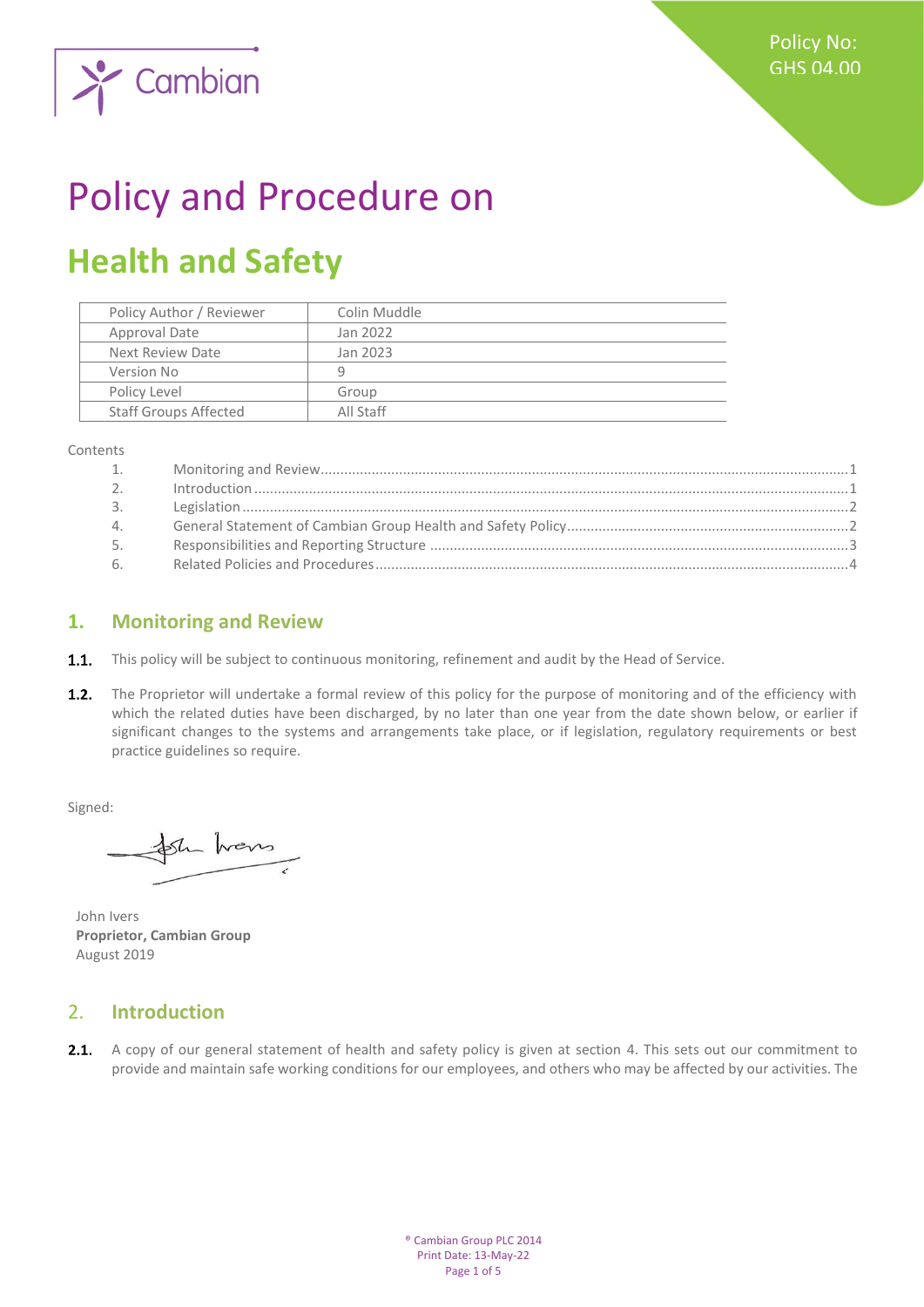

Policy No: GHS 04.00

objectives and implications of this statement are communicated to our employees, initially through our induction process and subsequently through the online training programme and the contents of this policy.

- $2.2.$ Individual senior level responsibilities and reporting arrangements are detailed at section 5.
- $2.3.$ This policy is supported by our health and safety management system which details our arrangements for the effective management of our significant risks and exposures. This includes detailed policies and procedures, process for assessing risk, and our arrangements for emergencies, fire and first aid etc. These are listed at section 6.

#### <span id="page-1-0"></span>**3. Legislation**

- $3.1.$ The purpose of this policy is to ensure that, as far as reasonably practicable, the safety of all employees, individuals in our care, visitors and any other individuals who may be affected by our activities is safeguarded through compliance with relevant health and safety legislation including:
	- Control of Asbestos Regulations 2012
	- Control of Substances Hazardous to Health Regulations 2002
	- Electricity at Work Regulations 1989
	- Equality Act 2010
	- Gas Safety (Installation and Use) Regulations 1994 and 1998
	- Health and Safety (Display Screen Equipment) Regulations 1992
	- Health and Safety (First Aid) Regulations 1991
	- Health and Safety (Safety Signs and Safety Signals) Regulations 1996
	- Health and Safety at Work etc. Act 1974
	- Management of Health and Safety at Work Regulations 1999
	- Manual Handling Operations Regulations 1992
	- Personal Protective Equipment at Work Regulations 1992
	- Regulatory Reform (Fire Safety) Order 2005
	- Reporting of Injuries, Diseases and Dangerous Occurrences Regulations 2013,
	- Work at Height Regulations 2005
	- Workplace (Health, Safety and Welfare) Regulations 1992

#### <span id="page-1-1"></span>4. General Statement of Cambian Group Health and Safety Policy

- $4.1.$ It is our policy to ensure, so far as is reasonably practicable, the safety of all employees and any other persons who may be directly affected by the activities of the Company.
- $4.2.$ So far as is reasonably practicable, Cambian Group will also:
	- Aim to achieve compliance with legal requirements through good occupational health and safety performance.
	- Provide adequate resources to implement this policy.
	- Establish and maintain a safe and healthy working environment.
	- Ensure that significant risks arising from work activities under our control are eliminated or adequately controlled.
	- Develop and implement appropriate occupational health and safety procedures, and safe working practices.
	- Include the management of health and safety as a specific responsibility of registered managers/heads/principals at all levels.
	- Ensure this policy is understood and implemented throughout the organisation.
	- Involve employees in health and safety decisions through consultation and co-operation.
	- Maintain workplaces under our control in a condition that is safe and without risk to health.
	- Regularly review compliance with the policy and the management system that support it.

Version: 9 9 **9** Cambian Group PLC 2014 **Approved by:** Colin Muddle Next Review Date: Jan 2023 | Policy Name: Health and Safety | Date: Jan 2022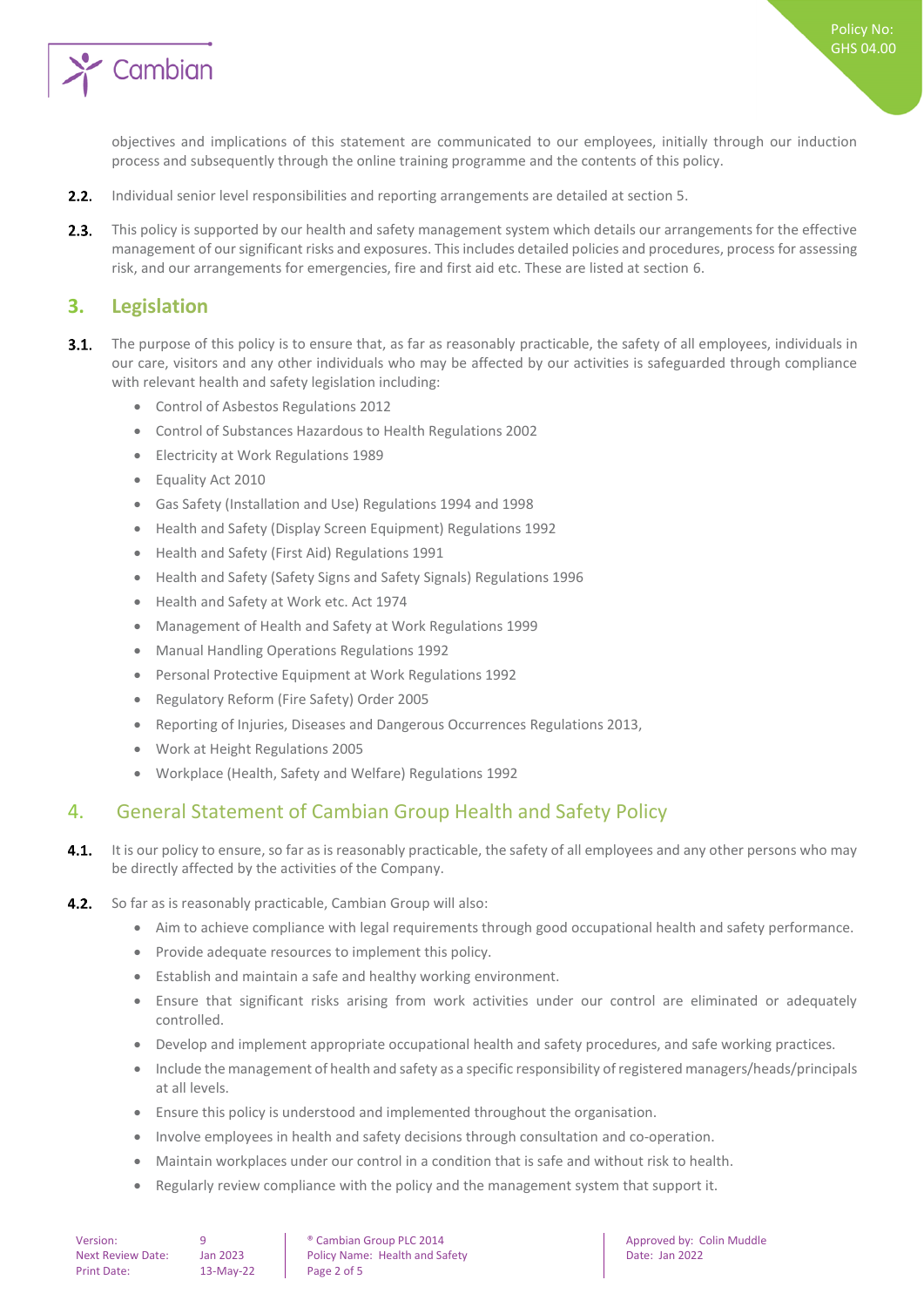

# <span id="page-2-0"></span>5. Responsibilities and Reporting Structure

- $5.1.$ To meet the objectives of our health and safety policy we have clearly defined senior level responsibilities for the management of health and safety. These are summarised in the following organogram.
- $5.2.$ This hierarchy does not necessarily represent the organisation for other business activities.
- $5.3.$ The Chief Operating Officer has ultimate responsibility for the formulation and implementation of the company's health and safety policy, and in particular for:
	- Ensuring that the necessary arrangements are in place for managing health and safety effectively, and that senior managers are accountable for health and safety.
	- Considering health and safety during the planning and implementation of business strategy.
	- Ensuring there are sufficient resources for meeting the objectives of the health and safety policy.
	- Including health and safety on the agenda of Board meetings and senior executive meetings.
	- Ensuring arrangements are in place to monitor and review health and safety performance across the company, including accidents and incidents; and ensuring that the necessary amendments are made to relevant policies, procedures and processes.
	- Periodically reviewing the objectives of the health and safety policy.
- 54 Specific overall responsibility for the management of our health and safety programme on a day to day basis has been assigned to the Caretech Group Compliance and Regulation Director supported as appropriate by the Chief Operating Officer, Director of Facilities Maintenance and Group Clinical Lead . This includes:
	- Ensuring that the objectives of health and safety policy are implemented.
	- Ensuring that health and safety is considered prior to the implementation of new processes.
	- Ensuring that suitable policies and procedures are provided and implemented to meet the objectives of the health and safety policy.
	- Ensuring that there is a training policy in place so that employees are competent for their respective roles and their health and safety responsibilities.
	- Ensuring that arrangements are in place for the elimination or control of risks in relation to health and safety.
	- Ensuring suitable emergency arrangements are in place in relation to fire, accidents and first aid.
	- Ensuring suitable controls are in place for the effective management of contractors.
	- Ensure that reports, recommendations and notices issued by enforcement authorities, external auditors, and other relevant parties are evaluated and actioned within allocated timescales.
	- Ensuring that contractors are competent for the work they carry out and operate to an effective permit to work system where applicable.
	- Monitoring performance in relation to health and safety and reporting to the Chief Operating Officer on progress against the objectives of the health and safety policy.
	- Reviewing accidents and other incidents in relation to health and safety and reporting to the Chief Operating Officer on the outcome of these investigations.
	- Ensuring that all the essential elements of the health and safety system are implemented, monitored and reviewed.
- $5.5.$ Day to day responsibility for the management of health and safety at individual locations is delegated to School Heads/Principals and Registered Managers of each individual location. This includes:
	- Ensuring risk assessments are completed and reviewed for all significant work activities and the results of these assessments are implemented and communicated to employees.
	- Ensuring that the arrangements for fire, first aid, accidents and emergencies are implemented.
	- Ensuring that accident and incidents have been reported, recorded, notified and investigated as appropriate, and records are maintained.
	- Monitor health and safety standards on site at regular intervals and ensure remedial action is implemented.

| Version:                 | q   |
|--------------------------|-----|
| <b>Next Review Date:</b> | Jar |
| <b>Print Date:</b>       | 13  |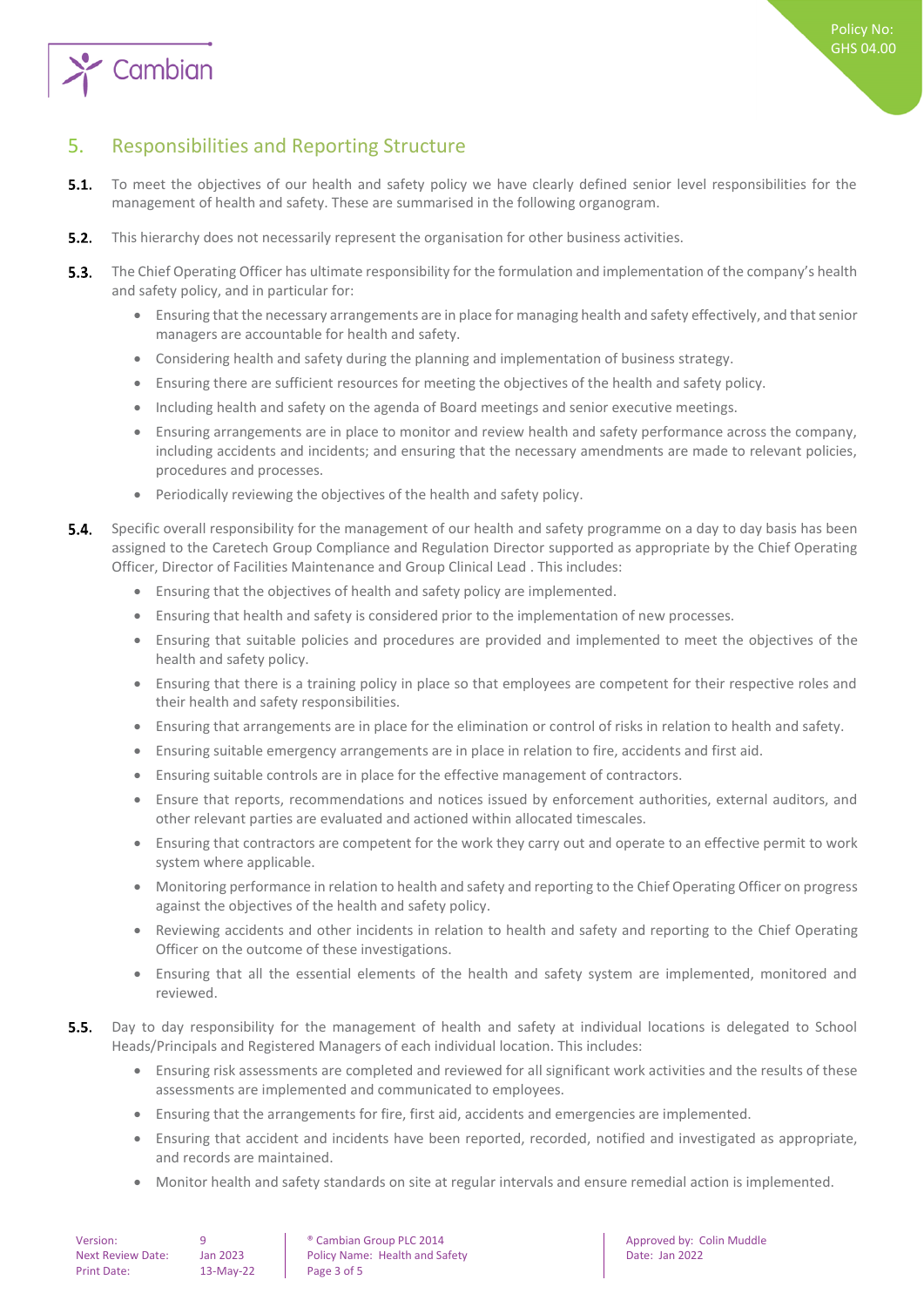

- Ensuring that employees receive adequate training, information, instruction and supervision to discharge to their specific health and safety responsibilities.
- Promptly informing the Group Compliance and Regulation Director of any significant health and safety failure.
- Providing the Group Compliance and Regulation Director with regular reports on health and safety performance.
- Ensuring that local health and safety records and documentation are complete and are systematically stored.
- $5.6.$ Health and safety performance is reviewed locally on a monthly basis against defined key point indicators.
- $5.7.$ Health and safety risks are reviewed at a corporate level at the Quarterly Care Quality Committee.
- <span id="page-3-0"></span> $5.8.$ Summary data is then submitted for review at the PLC Board.

#### 6. Related Policies and Procedures

6.1. GHS 04.01 Accidents/Incidents

| <b>6.2.</b> GHS 04.02  | Asbestos                                  |
|------------------------|-------------------------------------------|
| <b>6.3.</b> GHS 04.03  | Checklists                                |
| <b>6.4.</b> GHS 04.04  | Consultation                              |
| <b>6.5.</b> GHS 04.05  | Contractors                               |
| <b>6.6.</b> GHS 04.06  | Control of Substances Hazardous to Health |
| <b>6.7.</b> GHS 04.07  | <b>Disability Discrimination</b>          |
| <b>6.8.</b> GHS 04.08  | Display Screen Equipment                  |
| <b>6.9.</b> GHS 04.09  | Fire Safety                               |
| 6.10. GHS 04.10        | First Aid                                 |
| 6.11 GHS 04.11         | Gas Safety                                |
| <b>6.12.</b> GHS 04.12 | Lone Working                              |
| 6.13. GHS 04.13        | <b>Manual Handling</b>                    |
| <b>6.14.</b> GHS 04.14 | Medical Oxygen                            |
| <b>6.15.</b> GHS 04.15 | New and Expectant Mothers                 |
| <b>6.16.</b> GHS 04.16 | Permit to Work                            |
| <b>6.17.</b> GHS 04.17 | Personal Protective Equipment (PPE)       |
| <b>6.18.</b> GHS 04.18 | <b>Risk Assessments</b>                   |
| <b>6.19.</b> GHS 04.19 | Slips and Trips                           |
| <b>6.20.</b> GHS 04.20 | <b>Statutory Inspection</b>               |
| <b>6.21.</b> GHS 04.21 | Water Safety                              |
| 6.22. GHS 04.22        | Work at Height                            |
| 6.23. GHS 04.23        | Workplace Safety                          |